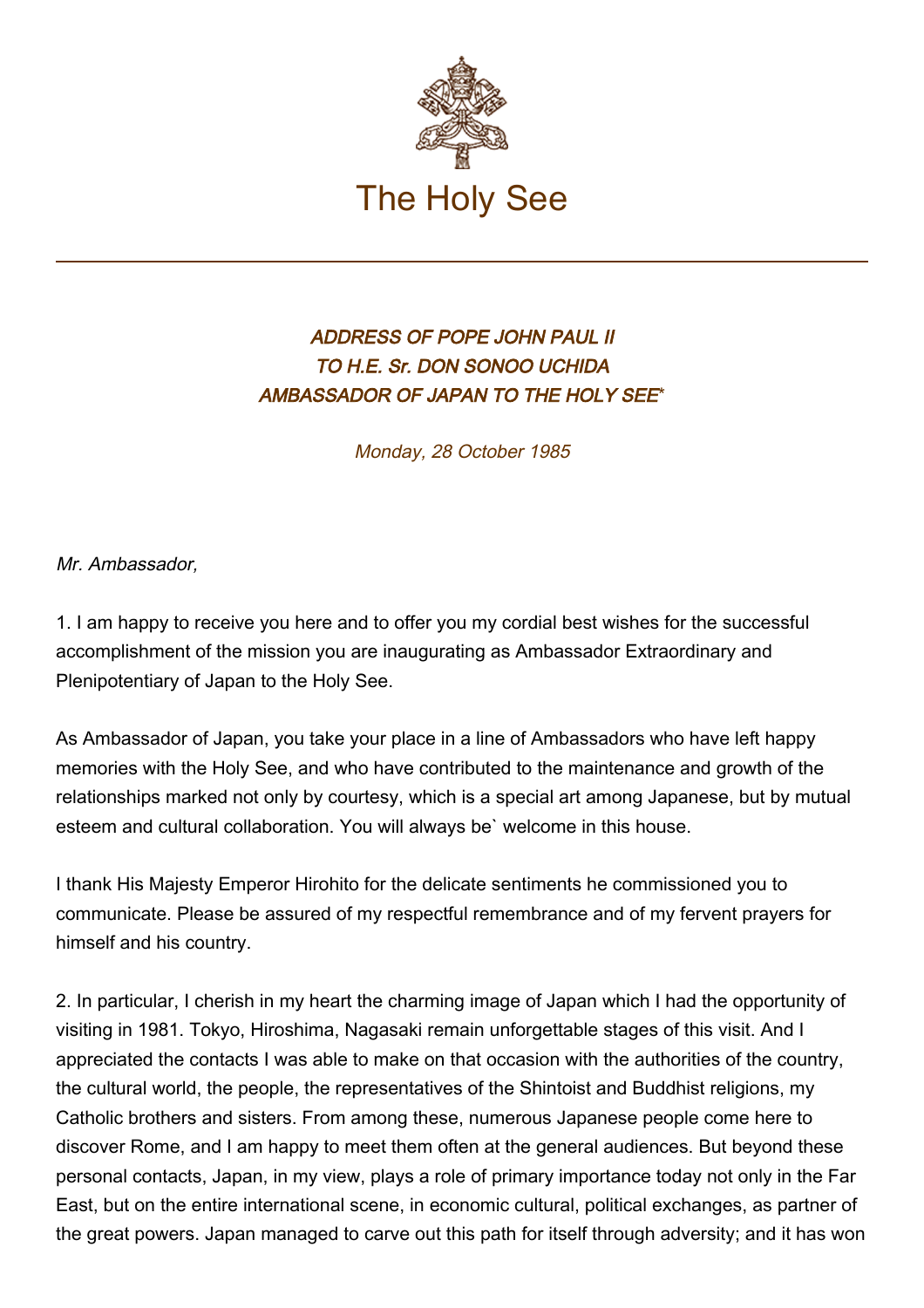great esteem for the courage of its citizens, their discipline, their ingenuity, their scientific discoveries, their spirit. The regard the Catholic Church has for your nation goes back to the dawn of our acquaintance, at time of Saint Francis Xavier.

3. Japan finds itself confronted, as do all countries, with a number of great human problems, and it is this that above all constitutes the object of dialogue with the Holy See. Your Excellency stressed the proliferation of nuclear arms and the consequent possible danger of new catastrophes. Who could fail to understand the very deep sensitivity of your country in this area since everybody still remembers vividly the bombings that were your lot, for the first time in history and one would wish to hope, for the last? You know with what insistence the Holy See unceasingly alerts humanity regarding this danger. I witnessed to this concern when I was with you, at the very sites of the great ordeal.

4. But the problems of justice and of peace go far beyond this crucial point. A whole system of collaboration must be put into effect between the peoples, between all the nations. The anniversary of the founding of the United Nations, which we are celebrating today, reminds us that every country should be considered by the others as an entity apart, with dignity, and it should itself earn this distinction. What needs to be done is to batter down the wall of distrust among the nations, and Your Excellency brought out the fact that the Holy See is working towards this goal; we must help each to respect the other in his cultural tradition, in his will to live worthily; we must – transcending the temptation to domination – engage in the search for solutions of justice, by way of equitable negotiations; even more important, we must be willing to take into account the vital needs of the other partners, so that no single nation be led through extreme deprivation, hunger or injustice to despair or to become involved in procedures of violence; we must promote the conditions of liberty properly understood, the respect of the fundamental human rights. Yes, all these conditions must be present to allow the true building up of peace: it is inseparable from concern for the authentic development and solidarity of nations.

You will be witness here of the Holy See's efforts in this regard, of the ways it proposes for the assent of the nations for the resolution of '' the great problems in a truly human manner"

5. Above all, this human character – which we are all seeking – presupposes a clear and firm conception of the dignity of man, of the irrevocable rights and duties of conscience. In view of the researches, the inventions, the technical achievements that human beings are developing in all areas, thanks to the spirit of freedom given them by God when he created them to his image, there is a need to develop at the same time a growth of conscience through a keener sense of good and evil, the right kind of a respect for erection and the unconditional – respect for man himself who transcends these things. This is true when one thinks of the terrifying possibilities that men can have at their disposal through armaments. It is true likewise of the grave risks that biological and genetic manipulations represent for man, as Your Excellency brought out. Even the states, in their concern for the common good of their citizens, cannot afford to neglect – any more than the